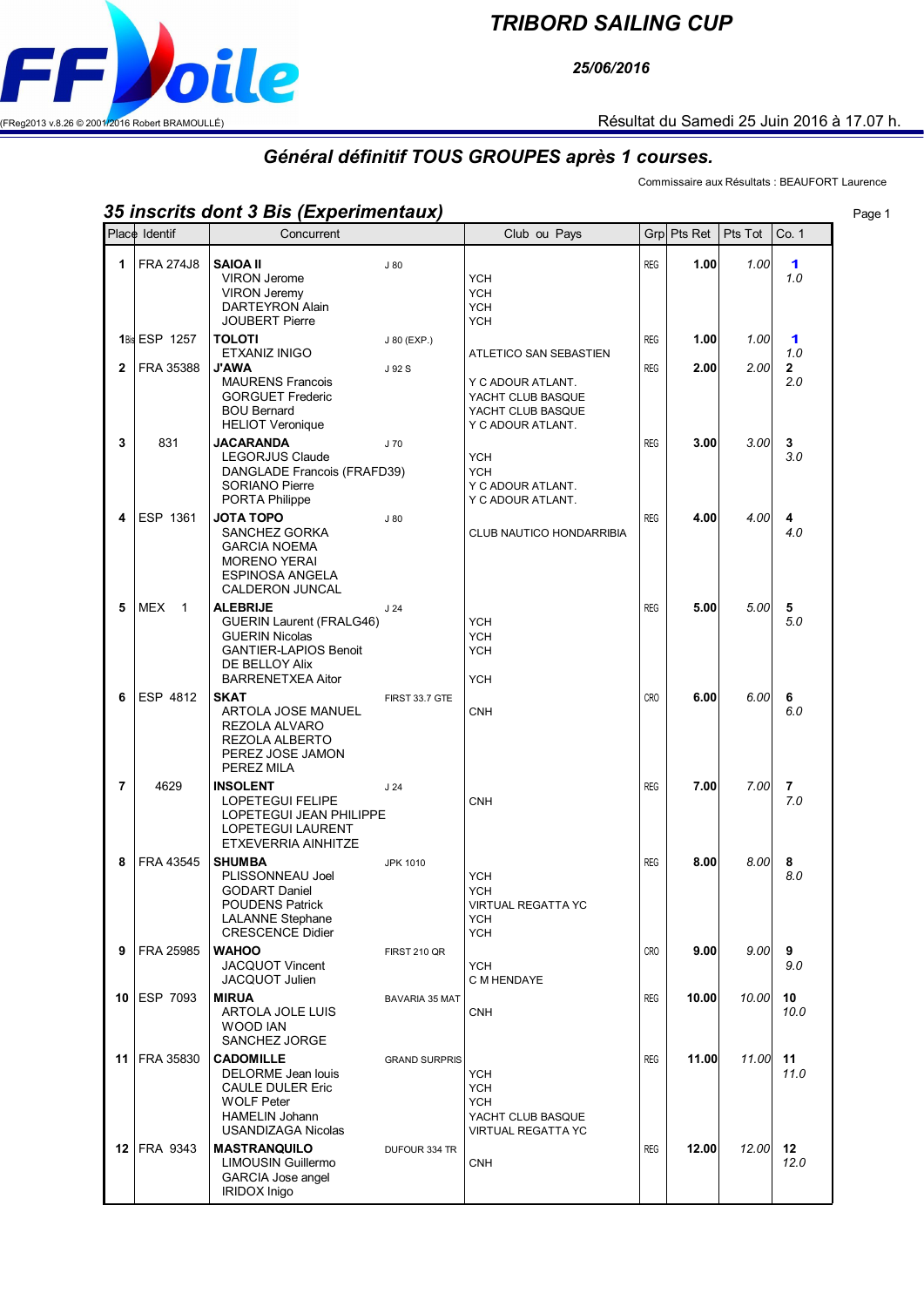|      | TRIBORD SAILING CUP |                                                                                                                                                                                        |                      |                                                                                         |                 |             |         |                    | Page 2 |
|------|---------------------|----------------------------------------------------------------------------------------------------------------------------------------------------------------------------------------|----------------------|-----------------------------------------------------------------------------------------|-----------------|-------------|---------|--------------------|--------|
|      | Place Identif       | Concurrent                                                                                                                                                                             |                      | Club ou Pays                                                                            |                 | Grp Pts Ret | Pts Tot | Co. 1              |        |
|      | 13 ESP 9662         | <b>ITSAIA</b><br>URRUTICOECHEA ANDONI<br><b>REVET Emilie</b><br>URRITICOECHEA JUAN<br>URRITICOECHEA TOMAS<br>URRITICOECHEA MARTIN<br>URRITICOECHEA TACOVA                              | FIRST 40 RACING      | <b>RCNSS</b><br><b>YCH</b>                                                              | CR <sub>O</sub> | 13.00       | 13.00   | 13<br>13.0         |        |
| 14   | 271                 | <b>LUDIC</b><br><b>BORIE Bernard</b><br>YARZABAL Jean<br><b>FUNEL Michel</b>                                                                                                           | <b>OPEN 570</b>      | YACHT CLUB BASQUE<br>YACHT CLUB BASQUE<br>YACHT CLUB BASQUE                             | <b>REG</b>      | 14.00       | 14.00   | 14<br>14.0         |        |
| 15   | FRA 28813           | <b>EXCALIBUR</b><br>ETCHEVERRY Jean<br><b>ETCHEVERRY Laurent</b><br><b>ETCHEVERRY Martine</b><br><b>ETCHEVERRY Sofia</b><br>ADELL MONTHARRY Leandre (FRAALA26)<br><b>SAIGNE PIERRE</b> | SUN FAST 32 I        | YCH<br>YACHT CLUB BASQUE<br><b>YCH</b><br>YACHT CLUB BASQUE<br>YACHT CLUB BASQUE        | CR <sub>O</sub> | 15.00       | 15.00   | 15<br>15.0         |        |
| 16   | ESP 5962            | <b>TXIKIA BAT</b>                                                                                                                                                                      | <b>FIRST 31.7</b>    |                                                                                         | CRO             | 16.00       | 16.00   | 16                 |        |
| 17   | FRA 19337           | CEMBRERO Miguel angel<br><b>BUREBA</b><br><b>RUIZ Enrique</b><br><b>OLABARRIETA ALBERTO</b><br><b>MONSALVE CARLOS</b>                                                                  | DUFOUR 1800 CS       | <b>CLUB HENDAYE VOILE</b><br><b>CNH</b>                                                 | CR <sub>O</sub> | 17.00       | 17.00   | 16.0<br>17<br>17.0 |        |
| 18   | FRA 39803           | <b>THIALGUI II</b><br>LENOIR Jean christophe<br><b>DANZER Dominique</b><br><b>MOTHES Denis</b><br>LENOIR CAROLINE                                                                      | <b>FIRST 25.7 QR</b> | <b>YCH</b><br><b>YCH</b><br><b>YCH</b>                                                  | CR <sub>O</sub> | 18.00       | 18.00   | 18<br>18.0         |        |
| 19   | 124                 | <b>BLUE RAY</b><br>AIZPURU IBAI<br><b>FELIPE ANA</b><br>ARAMBURU TOMAS                                                                                                                 | <b>FIGARO ONE</b>    |                                                                                         | <b>REG</b>      | 19.00       | 19.00   | 19<br>19.0         |        |
| 20   | 9                   | <b>UHARTZ 2</b><br><b>RENOND Nicolas</b><br><b>DERRIEN MARIE</b><br><b>SUGIER CELINE</b><br><b>RALITE PIERRE</b><br>AVENNEC AGATHE                                                     | <b>FIGARO ONE</b>    | <b>YCH</b>                                                                              | <b>REG</b>      | 20.00       | 20.00   | 20<br>20.0         |        |
| 21   | $\overline{7}$      | <b>ELEKA</b><br>DE LA HOSSERAYE Lionel<br>LABASTE MATHILDE<br><b>DROGOU JULIE</b><br><b>BONAN ANNE LAURE</b><br>DEFORT CINDY                                                           | <b>FIGARO ONE</b>    | <b>YCH</b>                                                                              | <b>REG</b>      | 21.00       | 21.00   | 21<br>21.0         |        |
|      | 22 FRA 27037        | <b>LADY II</b><br><b>HAVARD Guenole</b><br><b>AVENNEC STEPHANE</b><br><b>HEIER ESPEN</b><br>RAMAULT CARLA<br><b>DELERY MAIA</b>                                                        | <b>FIGARO ONE</b>    | <b>YCH</b>                                                                              | <b>REG</b>      | 22.00       | 22.00   | 22<br>22.0         |        |
| 23 I | <b>FRA</b><br>- 12  | <b>HOUNBONNE IV</b><br>MATTEI Jean paul<br><b>GUITTENY Christian</b><br><b>TEDESCO Philippe</b><br><b>BROYER Yannick</b><br><b>LECERF Eric</b>                                         | <b>TOFINOU 12</b>    | <b>YCH</b><br>UN P CAP BRETON<br>YACHT CLUB BASQUE<br>UNP CAP BRETON<br>UN P CAP BRETON | <b>REG</b>      | 23.00       | 23.00   | 23<br>23.0         |        |
| 24   | 86                  | <b>ZUREKIN</b><br>SALZES Clement (FRACS4)<br>FALXA Julien (FRAJF6)<br>BAGGIO Romain (FRARB9)<br><b>EON RICHARD</b><br>JOURDAN CYRIL<br>ROUGE PIERRE                                    | <b>FIGARO BENETE</b> | MARINS DE LA LUNE<br>MARINS DE LA LUNE<br>MARINS DE LA LUNE                             | <b>REG</b>      | 24.00       | 24.00   | 24<br>24.0         |        |
| 25   | FRA 19346           | <b>LAURANNE II</b><br>PILET Alain<br>MONCHATRE Jean claude<br><b>DEMERY Andre</b><br>BERINGER Jean jacques                                                                             | GIBSEA 31 DL         | <b>YCH</b><br><b>YCH</b><br><b>YCH</b>                                                  | CR <sub>O</sub> | 25.00       | 25.00   | 25<br>25.0         |        |
| 26 I | <b>FRA 335</b>      | <b>BALTIC TRIBORD 2</b><br><b>LE GAL Nicolas</b><br><b>HEMBERT GREGOIRE</b><br><b>THAUVIN AURORE</b>                                                                                   | <b>OPEN 570</b>      | YACHT CLUB BASQUE                                                                       | <b>REG</b>      | 26.00       | 26.00   | 26<br>26.0         |        |
|      | 27   FRA 14744      | <b>TOCUATO</b><br><b>SUSCUN IRURZUN Gaspar</b>                                                                                                                                         | FIRST 310 GTE        |                                                                                         | CRO             | 27.00       | 27.00   | 27<br>27.0         |        |